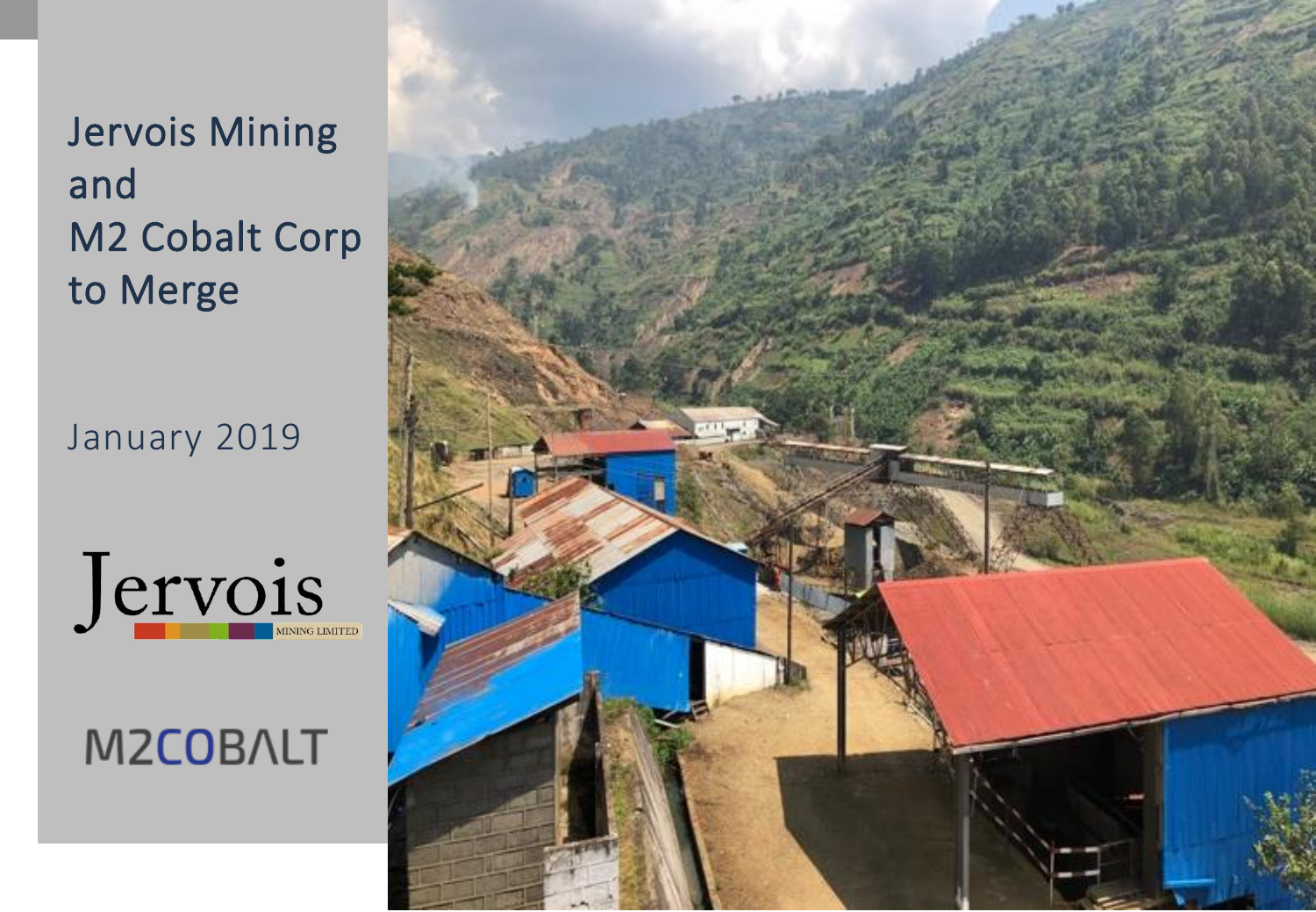### DISCLAIMER

#### Disclaimer

THIS RELEASE IS NOT FOR DISTRIBUTION TO CANADIAN NEWSIRE SERVICES OR FOR DISSEMINATION IN CANADA

This presentation has been prepared by Jervois Mining Limited ("JRV" or the "Company"). It should not be considered as an offer or an invitation to subscribe for or purchase any securities in the Company or as an inducement to make an offer or invitation in respect of those securities. No agreement to subscribe for securities in the Company will be entered into on the basis of this presentation.

#### Competent Persons

The information in this release that relates to Mineral Resources is based on information compiled by David Selfe who is full time employee of the company and a Member of the Australasian Institute of Mining and Metallurgy. David Selfe has sufficient experience which is relevant to the style of mineralisation and type of deposit under consideration and to the activity which they are undertaking to qualify as a Competent Person as defined in the 2012 Edition of the 'Australasian Code for Reporting of Exploration Results, Mineral Resources and Ore Reserves'. David Selfe consents to the inclusion in the release of the matters based on their information in the form and context in which it appears.

The technical content of this news release, as it relates to M2 Cobalt, has been reviewed and approved by Dean Besserer, P.Geol., the technical advisor of the Company and qualified person as defined by National Instrument 43-101.

#### Forward Looking Statements

This presentation contains forecasts, projections, and forward looking information. Such forecasts, projections and information are not a guarantee of future performance and involve unknown risks and uncertainties, many of which are out of the Company's control. Actual results and developments may differ materially from those expressed or implied. The Company has not audited or investigated the accuracy or completeness of the information, statements or opinions in this presentation. To the maximum extent permitted by applicable laws the Company makes no representation and can give no assurance, guarantee or warranty, expressed or implied as to and takes no responsibility and assumes no liability for the authenticity, validity, accuracy, suitability or completeness of, any errors in or omission from any information statement or opinion contained in this presentation and without prejudice to the generality of the forgoing the achievement or accuracy of any forecasts, projections or other forward looking information contained or referred to in this presentation.

You should not act in reliance on this presentation material. You should conduct your own investigation and perform your own analysis in order to satisfy yourself as to the accuracy and completeness of the information, statements and opinions contained in this presentation before making any investment decision.

#### ASX Announcements referred to In this Presentation

22 November 2017 "NiCo Young Updated Mineral Resource – Additional Information"

In accordance with listing rule 5.23.2, the company confirms it is not aware of any new information or data that materially affects the information included in the relevant market announcement referred to above and that in the cases of mineral resources that all material assumptions and technical parameters underpinning the estimates in the announcement continue to apply and have not materially changed.

# **M2COBALT**

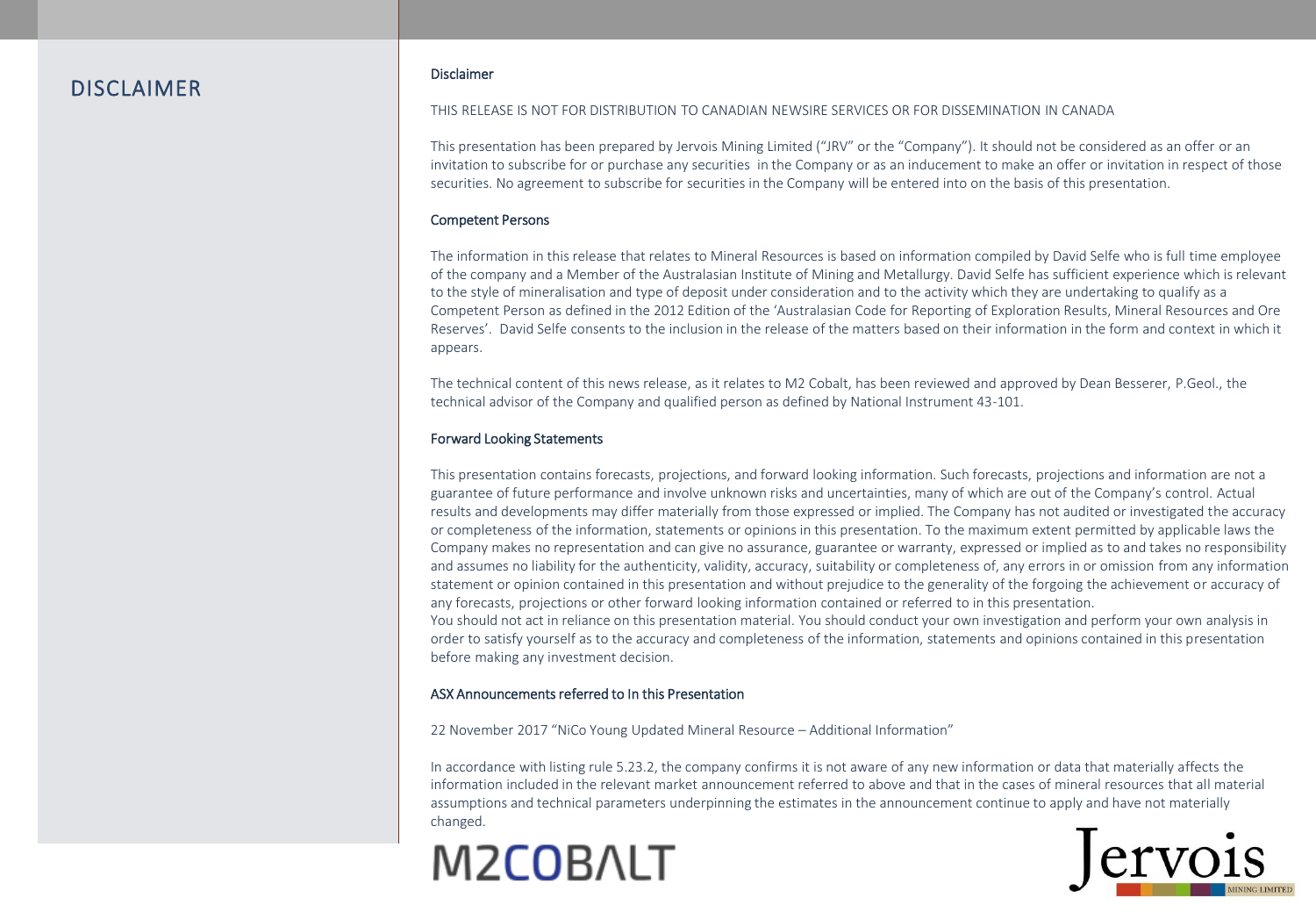# **TRANSACTION HIGHLIGHTS**

COMBINED GROUP HAS IMPROVED ACCESS TO CAPITAL MARKETS…

…WITH INCREASED SCALE, LIQUIDITY AND DIVERSIFICATION LEADING TO SIGNIFICANT RE-RATING POTENTIAL…

… STRATEGIC FOCUS IS ON WORKING WITH UGANDA TO OPTIMISE KILEMBE MINE AND KASESE COBALT REFINERY RESTARTS

- Existing M2 Cobalt Ugandan platform to pursue Kilembe Mine and 25% Ugandan government share in Kasese Cobalt Refinery, and advance Nico Young in Australia
- $\checkmark$  Complimentary management teams with combined skill set of exploration, development, financing, construction, commissioning and operations
- $\checkmark$  Enhances geographic and asset diversification by combining development-stage Nico Young project in Australia with a large package of prospective exploration tenements in Uganda
- $\checkmark$  At market merger eliminates value leakage and creates value for all shareholders
- $\checkmark$  Strong, supportive combined corporate, institutional and retail shareholder base providing enhanced market presence
- $\checkmark$  Primary listing on the ASX; an application will be made for a second listing on the TSXV which will provide access to both the Australian and Canadian mining capital markets



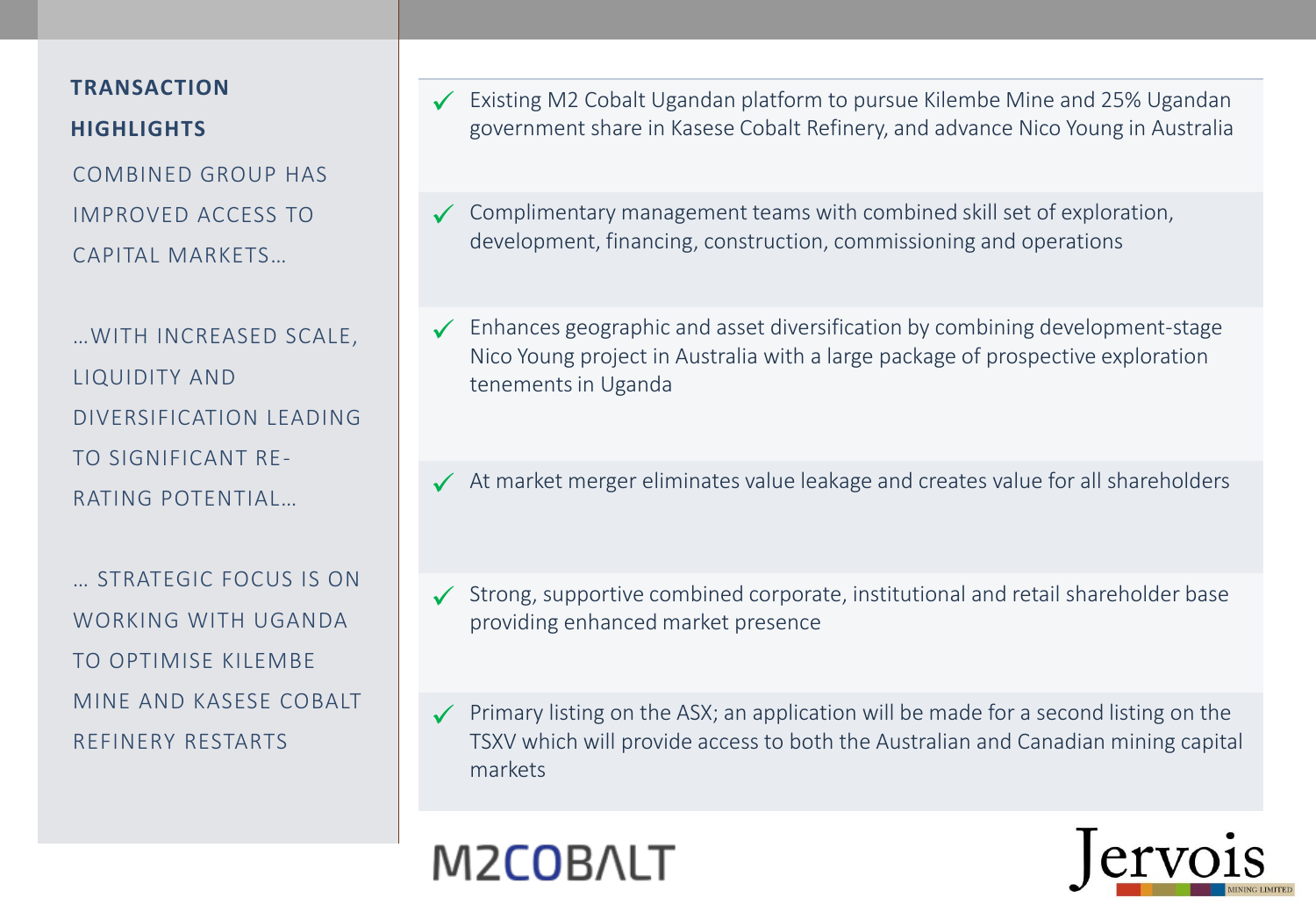## **KEY TRANSACTION TERMS**

FRIENDLY ALL SHARE AT-MARKET (NIL PREMIUM) MERGER BASED ON TRAILING VWAPS

| <b>Transaction</b><br>Summary             | Jervois and M2 Cobalt to merge by way of Jervois acquiring all of the issued and outstanding<br>shares of M2 Cobalt for shares of Jervois structured as a Plan of Arrangement under the<br>Business Corporations Act (British Columbia)<br>Implied pro forma ownership of Jervois expected to be ~77.9% for current Jervois |
|-------------------------------------------|-----------------------------------------------------------------------------------------------------------------------------------------------------------------------------------------------------------------------------------------------------------------------------------------------------------------------------|
|                                           | shareholders (22.1% for M2 Cobalt shareholders) on a basic basis                                                                                                                                                                                                                                                            |
| Consideration                             | Consideration of one share of Jervois per M2 Cobalt share                                                                                                                                                                                                                                                                   |
|                                           | Implied offer price of C\$0.262 based on Jervois' closing price on ending January 21,<br>$\bullet$<br>$2019^{(1)}$                                                                                                                                                                                                          |
|                                           | Implied offer price of C\$0.247 based on 10 day VWAPs ending January 21, 2019<br>$\bullet$                                                                                                                                                                                                                                  |
|                                           | Implied equity value of approximately C\$16.6 MM (A\$17.4 MM) for M2 Cobalt<br>$\bullet$                                                                                                                                                                                                                                    |
|                                           | Post-merger company primary listing will continue to be on the ASX                                                                                                                                                                                                                                                          |
|                                           | • Application will be made for a secondary listing on the TSXV                                                                                                                                                                                                                                                              |
| <b>Key Conditions &amp;</b><br>Approvals  | Approval of (a) 66%% of holders of M2 Cobalt securityholders, voting as a single class and<br>(b) if required, majority of minority shareholders (excluding any "interested parties"), voting<br>in person or by proxy                                                                                                      |
|                                           | Jervois has applied for a waiver in relation to ASX Listing Rule 7.1 and accordingly no Jervois<br>shareholder approval is expected to be required in connection with the Transaction                                                                                                                                       |
|                                           | Regulatory approvals                                                                                                                                                                                                                                                                                                        |
| <b>Board of Directors</b><br>& Management | Post-merger board of directors of Jervois will consist of three members from Jervois and<br>one member from M2 Cobalt, Jervois to appoint Chair and CEO positions                                                                                                                                                           |
|                                           | Peter Johnston (Non Executive Chairman)<br>$\bullet$                                                                                                                                                                                                                                                                        |
|                                           | Bryce Crocker (Chief Executive Officer, Executive Director)<br>$\bullet$                                                                                                                                                                                                                                                    |
| Other                                     | Voting and support agreements received from each M2 Cobalt director and officer<br>(representing -34.6%)                                                                                                                                                                                                                    |
|                                           | Reciprocal termination fees                                                                                                                                                                                                                                                                                                 |
|                                           | Jervois to provide M2 Cobalt with a US\$3M bridge working capital facility                                                                                                                                                                                                                                                  |
|                                           | Proposed transaction timeline:<br>$\bullet$                                                                                                                                                                                                                                                                                 |
|                                           | Announcement on January 22, 2019                                                                                                                                                                                                                                                                                            |
|                                           | Close in April 2019                                                                                                                                                                                                                                                                                                         |
|                                           |                                                                                                                                                                                                                                                                                                                             |



**M2COBALT** 

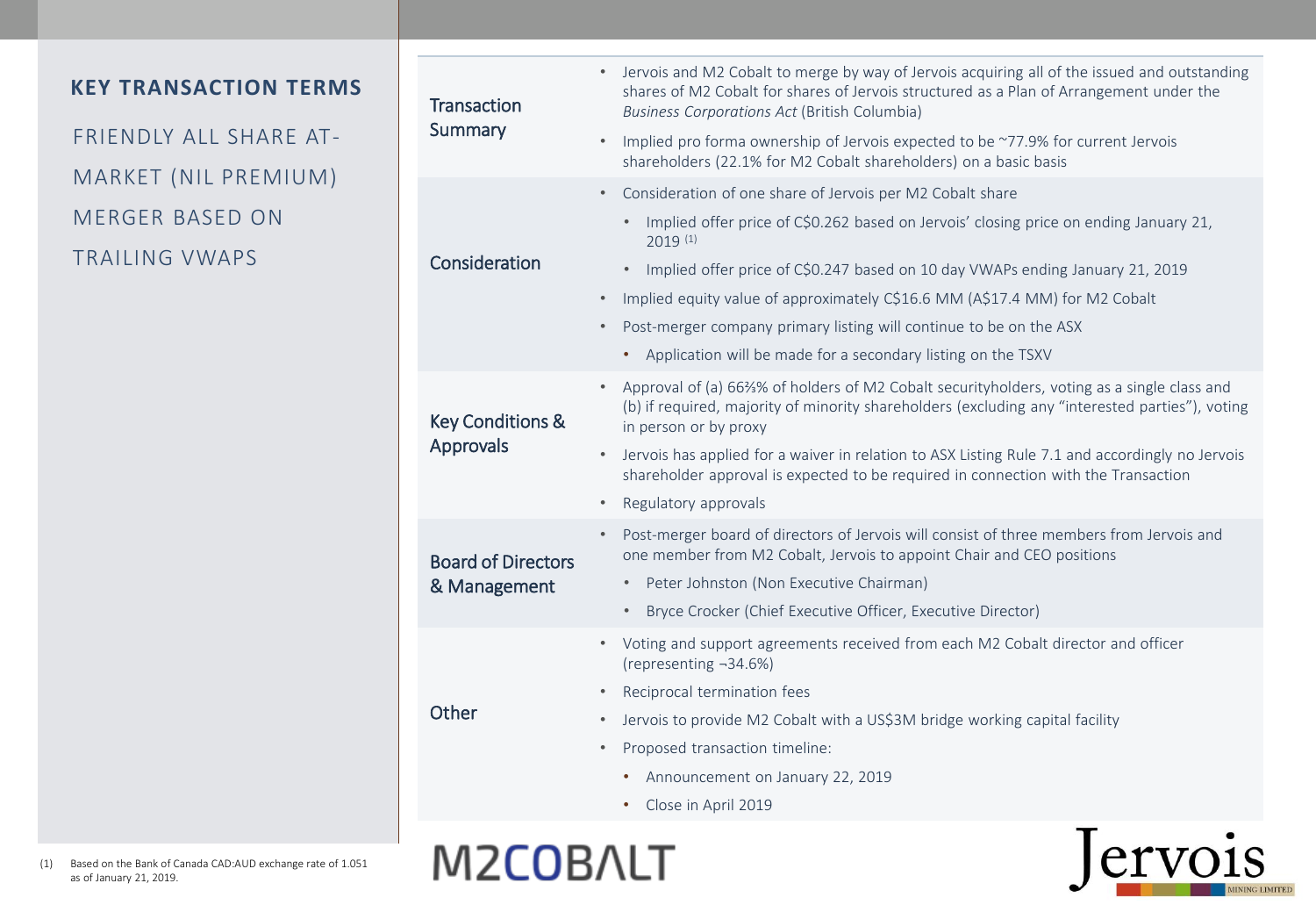# COBALT TRADING COMPARABLES





# Enterprise Value *(A\$ MM)*



M2COBALT

**1S** 

Note a: Priced as at January 21, 2019.

(1) M2 Cobalt shown at offer.

(2) Pro Forma Jervois enterprise value adjusted for transaction related costs.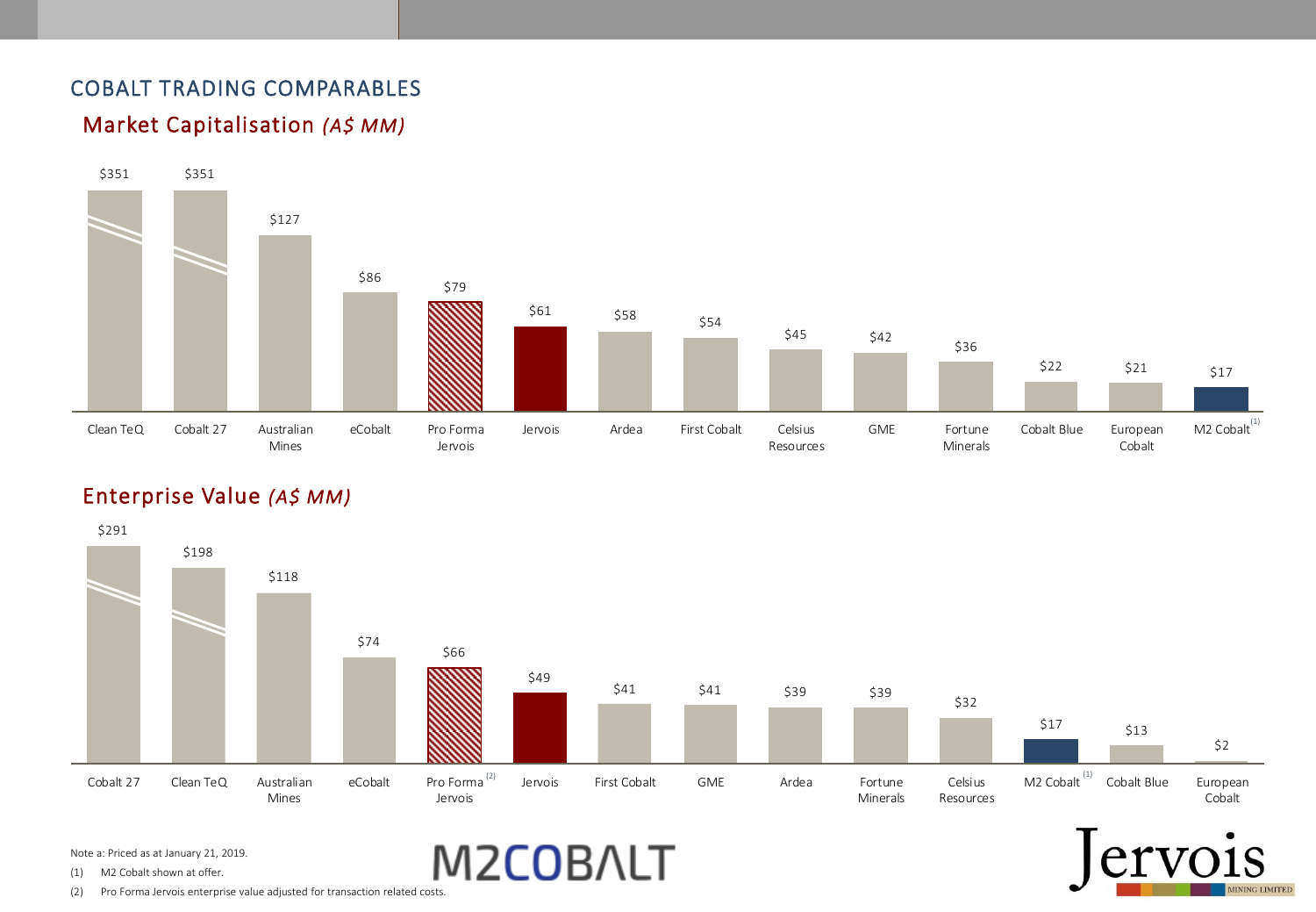# M2 COBALT ASSET PORTFOLIO

## Overview

- Established Ugandan operating presence
- Exploration-stage company with 100% ownership of prospective properties in Uganda
- Utilising geology and resources survey of Uganda led by Geological Survey of Finland (GTK)
- Strong government and local stakeholder relationships
- All Projects are at Target drilling stage and have strong anomalies
- Kilembe-area Project
	- 5 EL's 2 south west of Kilembe mine, 2 north east Kilembe mine, 1 east of Kasese
	- Ground along strike of Kilembe mine in both directions
- Bujagali project
	- 6 EL's approximately 2 hr. drive from Entebbe
- Waragi: copper-cobalt anomalies elevated with several rock chip samples over 1.0% Co and soil sample assays over 0.1% Co; Katanga style mineralisation
- Bombo: nickel-copper target ore type disseminated to massive sulphides in an intrusive ultramafic, outcropping **M2COBALT**

## Asset Locations



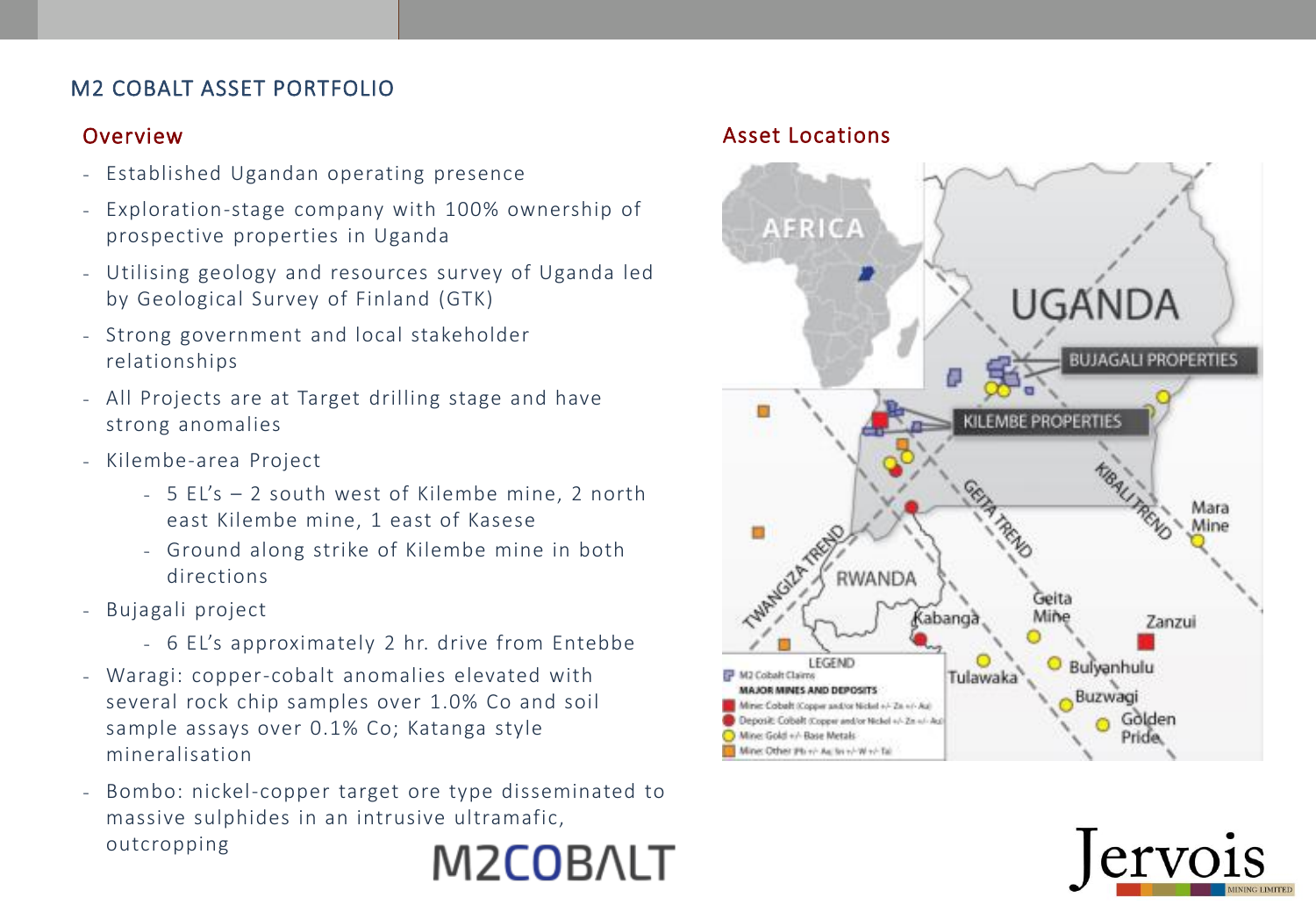# JERVOIS ASSET PORTFOLIO

## Overview

- Ex Xstrata / Glencore executives with strong background in base metals including cobalt
- Nico Young cobalt-nickel project (100%)
	- Located in New South Wales, Australia
	- Nico Young is core project, moving toward finalizing a Pre Feasibility Study on 3.0Mtpa heap leach facility
	- JORC compliant Inferred Mineral Resource of 167.8Mt @ 0.59% Ni and 0.06% Co<sup>1</sup>
	- Lower capex and reduced technical risk associated with heap leach flowsheet
	- After construction will be one of Australia's largest cobalt-nickel operations
- Owns 4.54% interest in eCobalt Solutions, TSX listed primary cobalt developer in Idaho, USA
- Jervois has applied for a prospecting license over the Kabanga Nickel Project in Tanzania
- Jervois has approximately A\$9 million in cash and liquid securities, excluding its holding in eCobalt Solutions and the Bullabulling royalty

<sup>1</sup>Refer to ASX Announcement 22 November 2017

# Asset Locations





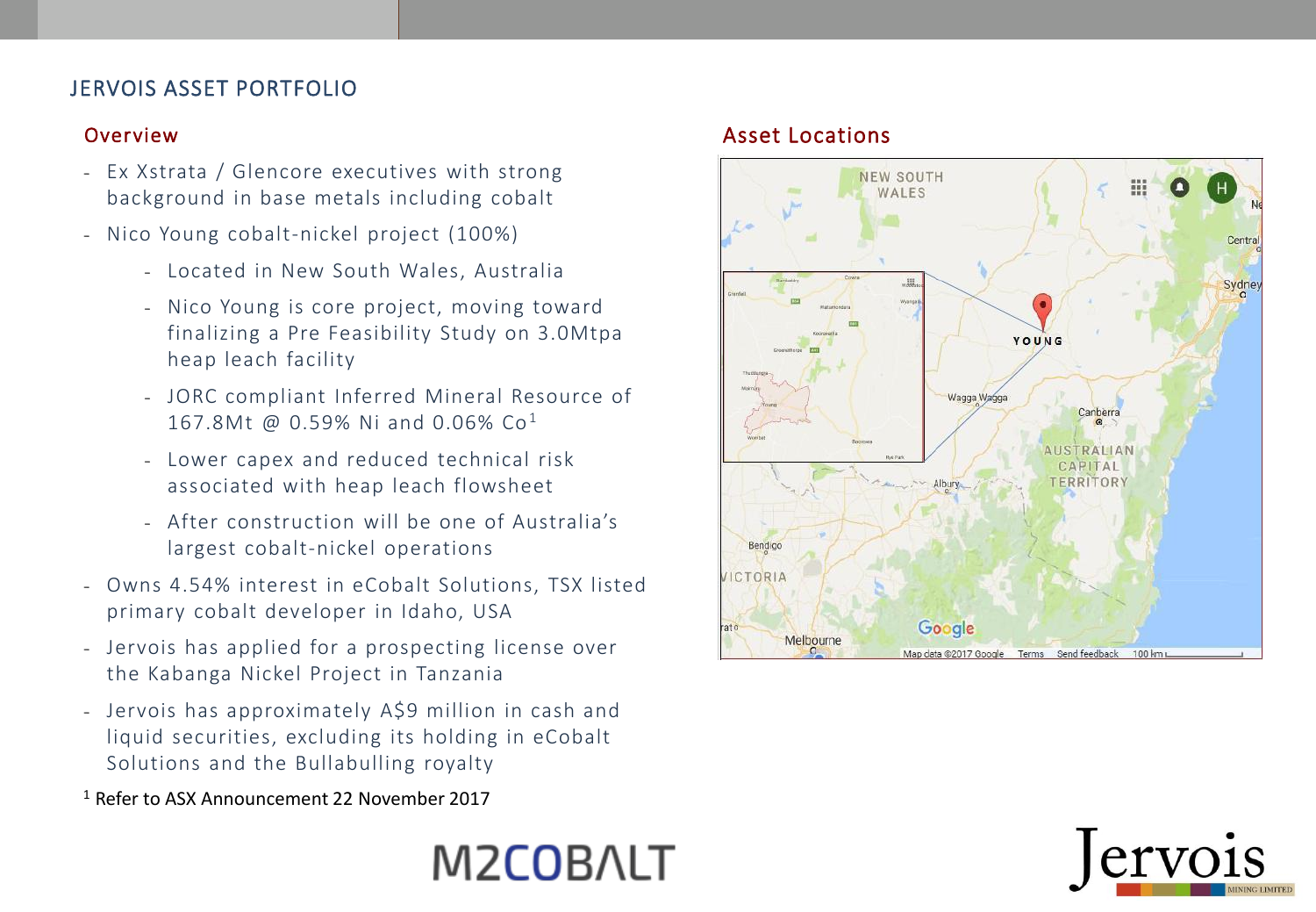### KILEMBE MINE

COPPER-COBALT UNDERGROUND MINE IN WESTERN UGANDA, FORMERLY OWNED BY FALCONBRIDGE…

…OPERATED >20 YEARS AND PRODUCED MORE THAN 16MT OF ORE GRADING 1.98% CU AND 0.17% CO (NON 43-101 COMPLIANT; GTK, 2011)…

…MINE SOLD TO UGANDAN GOVERNMENT IN 1975 AND NEVER REOPENED



- Kilembe mine owned by the Government of Uganda
- Jervois is in discussions as to how the combined company may assist restart